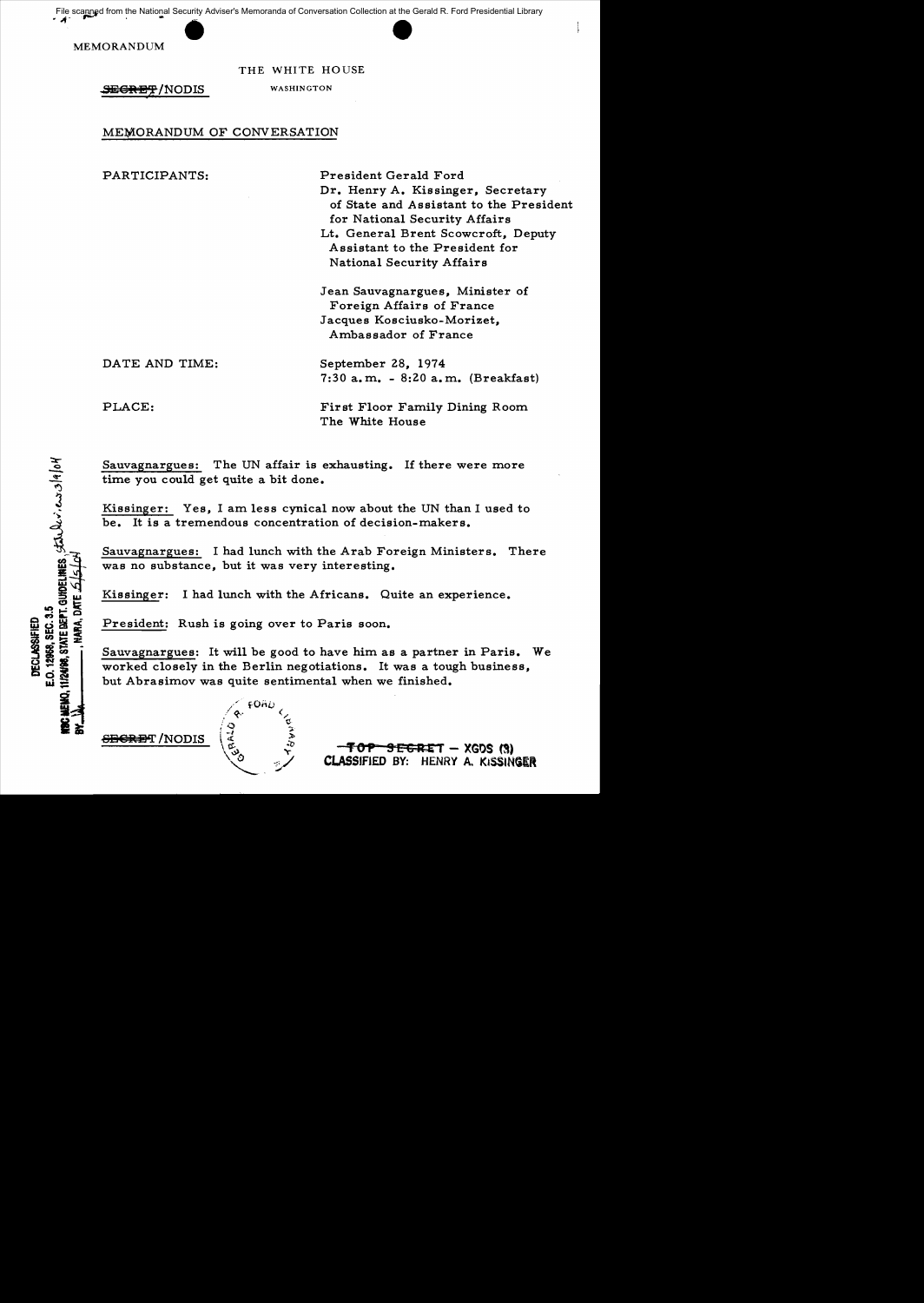**SECRET**/NODIS

 $\sqrt{2}$  as

Gromyko has warmed up a bit. He used to be quite blank-faced.

 $-$  2  $-$  2  $-$  2  $-$ 

Kissinger: I think he is the most reliable -- or I did until last night. They gave us a formulation for CSCE. They said it was the same as they gave the Germans, but in fact they gave us an old one.

Grechko is very sharp. He's in his seventies, but very acute. We talked once about FBS. He showed me a map of how he would employ them. It was very good.

Sauvagnargues: The Soviet Union always claimed that the bases around the Soviet Union created a disequilibrium.

Kosciusko-Morizet: Grechko asked how many Communists there were in the French Army.

President: Does a military man like that ever get into the political arena?

Kissinger: He is in the Politburo, the first one since Zhukov.

Sauvagnargues: I think the military has a little more influence now.

[Dr. Kissinger described the discussions with Brezhnev at which Brezhnev presented Soviet maps of our FBS deployments and discussed how they would use them. ]

Sauvagnargues: I had a conversation once with Brezhnev. I wasn't very impressed.

Kissinger: That is true, except on military matters. When I was negotiating with him on missile silo dimensions, he drew diagrams about how new missiles could be put into old silos with some modifications. They are doing it by this method now. At least it gives us knowledge of their new missile installations.

We were talking before about nuclear weapons in Europe. Mr. Sauvagnargues was worried about withdrawals of our nuclear weapons. I assured him there would be no withdrawals except under MBFR.

Sauvagnargues: But you might use them to get out a tank division.

Kissinger: Possibly, but we have not yet broached the idea.

**SECRET /NODIS**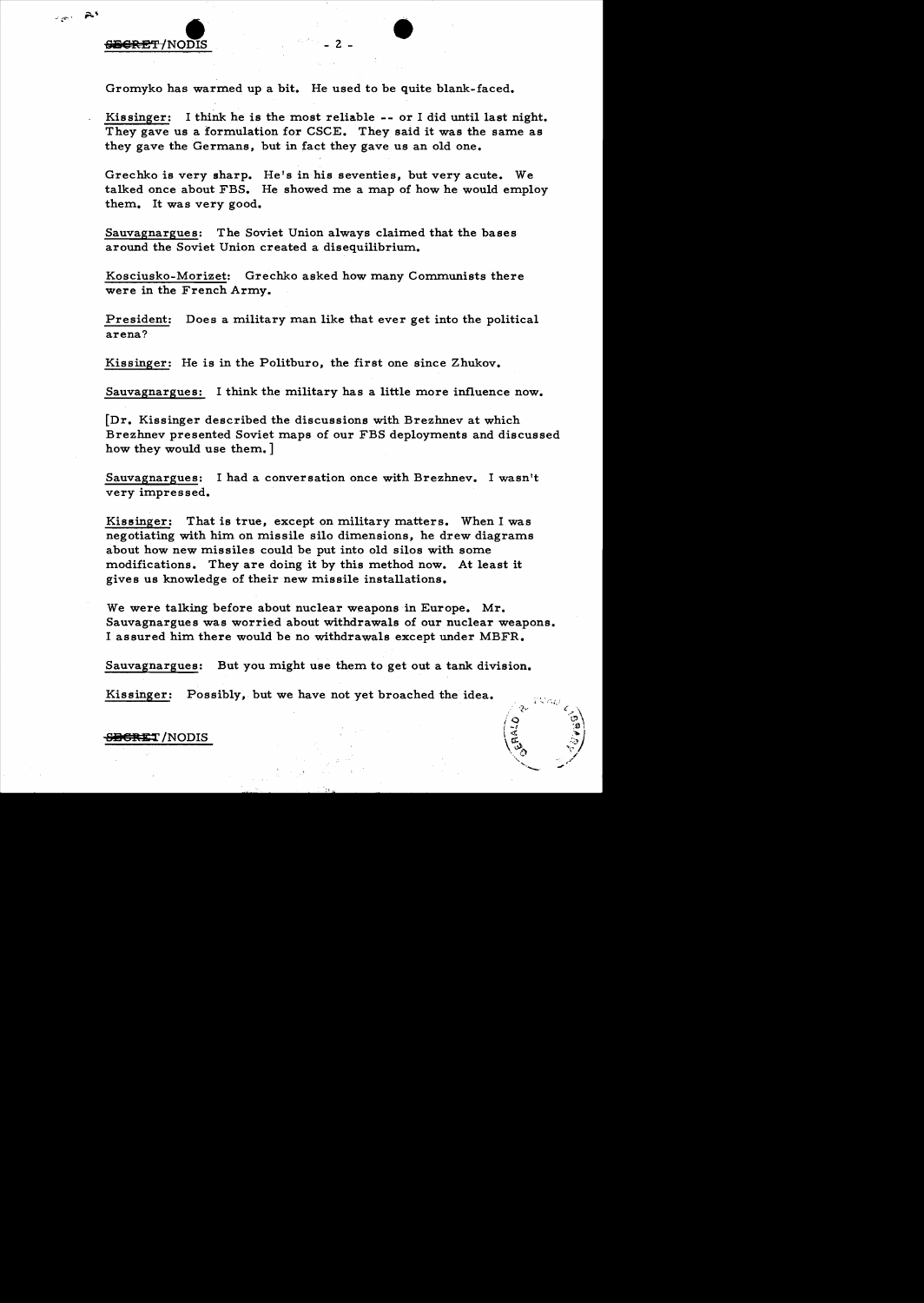# <del>SECRET</del> /NODIS  $\overline{DB}$  - 3 -

Sauvagnargues: MBFR is going nowhere, yes?

President: Not so far.

Kissinger: We could get something if we linked it to CSCE. But that gives you a problem..

Sauvagnargues: We are critical of MBFR, so a link with CSCE would bring us problems. I know it is useful to you domestically.

President: We have a problem with Congress every year on the troops in Europe. Each year it gets closer. Who knows what will happen next year? We are trying to hold out for mutual withdrawal.

Kosciusko-Morizet: The pressure in Congress this year doesn't seem so high.

President: That is true. But if we get a more liberal Congress in January, our margin would evaporate.

Kissinger: And before the '76 elections, they will try to develop some foreign policy issues. Our European troops are a likely candidate.

Mr. President, you may be interested that France has introduced an impressive conservation program.

President: It was mentioned in the energy conference yesterday.

Sauvagnargues: Next year we will spend only a fixed number of millions of francs on oil.

Kissinger: So if prices go up, the quantity goes down.

Sauvagnargues: We feel the solidarity of the West must be maintained now, but we also seek a dialogue between consumers and producers. We are not ready to join emergency sharing, but we don't object to the idea. But we would rather approach it in a more general way  $$ including the producers. And the first step we think is to demonstrate that big consumers take oil seriously -- by each getting its house in order by conserving.

**SEGRET** / NODIS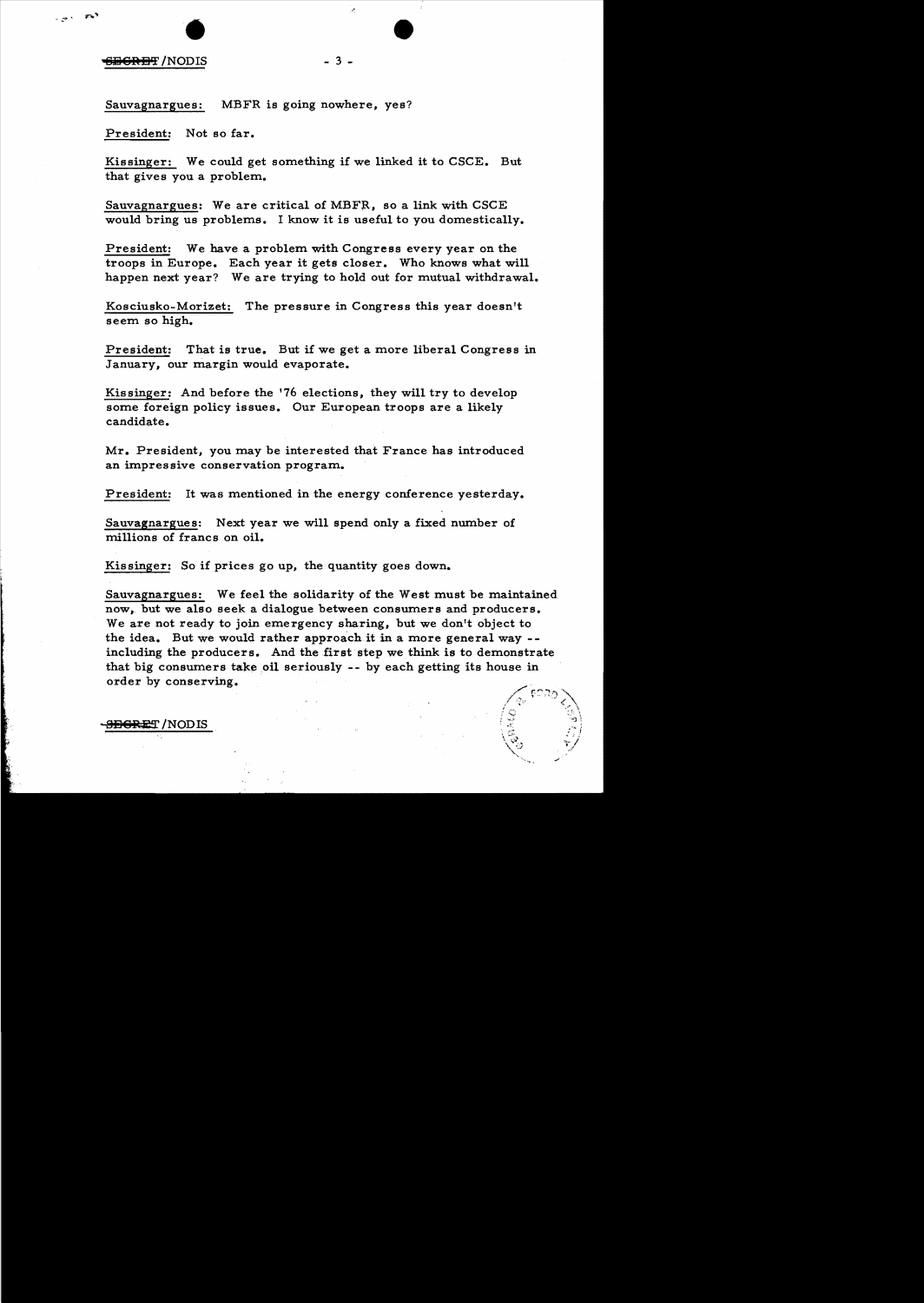#### <del>SECRET</del>/NODIS

فليتم المستويد

Kissinger: We agree a cooperative approach should be tried first, but we don't think it will work unless consumers show some solidarity.

- 4 -

•

Sauvagnargues: We don't disagree, but we will have to see what you propose. We would prefer a longer-range approach to study the problem first. We could include countries like India and Brazil, and include producers.

Kissinger: India and Brazil won't. They want us to fight their battles. We don't object to your approach, but we don't think you can talk to the producers until the consumers know what to talk about. We have to build financial institutions to take care of the Nine and Japan. Another must be to find a way for the Third World  $--$  and first is conservation.

Sauvagnargues: 1 don't agree with this approach at all. Western unity should be based on three parties - Japan, the EC, and the United States.

Kissinger: Nothing in our plan would permit European participation as a unit. In fact it would make it easier. The fund contributions could be from Europe rather than individuals.

Sauvagnargues: We do need some unity before talking with the producers, but I would start all three at once. That is why I would use a study group. Because we don't want to antagonize Algeria, and the others.

Kissinger: Why should the producers be able to organize and not the consumers?

Sauvagnargues: But that is the way it is.

Kissinger: We were told that in February, but our relations with the producers are now better than before, even though we organized the Energy Conference.

Sauvagnargues: But you tried to get the Saudis to lower prices.

Kissinger: Some did, but I never thought it would work. My conception is to work on prices in the second phase - after we have the emergency energy sharing program.

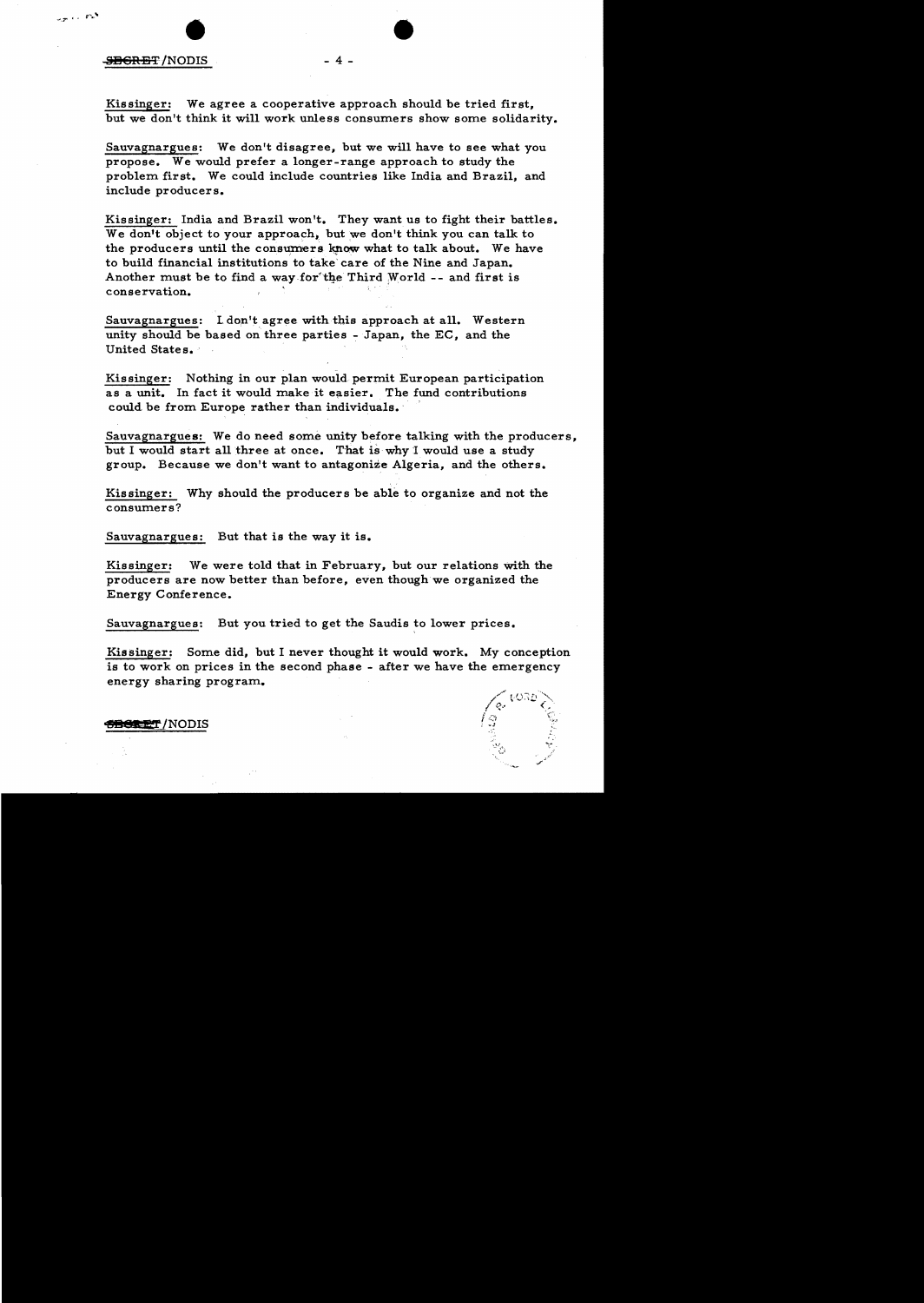SECRET/NODIS

\*\* ت>ر

Sauvagnargues: But the emergency sharing doesn't depend on actions by the producers. It should be done anyway.

 $-5 -$ 

True, but this builds a basis of unified action. Kissinger:

Sauvagnargues: 'What will the Japanese do?

Kissinger: They will go along, but they will try to slightly dissociate themselves.

President: I am looking forward to meeting President Giscard.

Kissinger: We are thinking of the evening of the 14th, the 15th, and maybe part of the 16th.

Sauvagnargues: Then it is decided. It will be a very easy conversation, because Giscard speaks English.

I am looking forward to seeing Martinique.

Kosciusko-Morizet: It is not luxurious. There may be press and communications problems.

Kissinger: We can't start planning before the announcement. When should we do it?

Sauvagnargues: Maybe within the next two weeks. I will check with the President.

Kosciusko-Morizet: Will you bring a huge team of journalists?

Kissinger: It is hard for us to keep it under 200.

President: They will be eager to go to Martinique.

Sauvagnargues: Thank you for this meeting.

President: It has been a pleasure. I hope you will have a good time at Camp David. Secretary Kissinger has my total backing.



<del>SECRET</del>/NODIS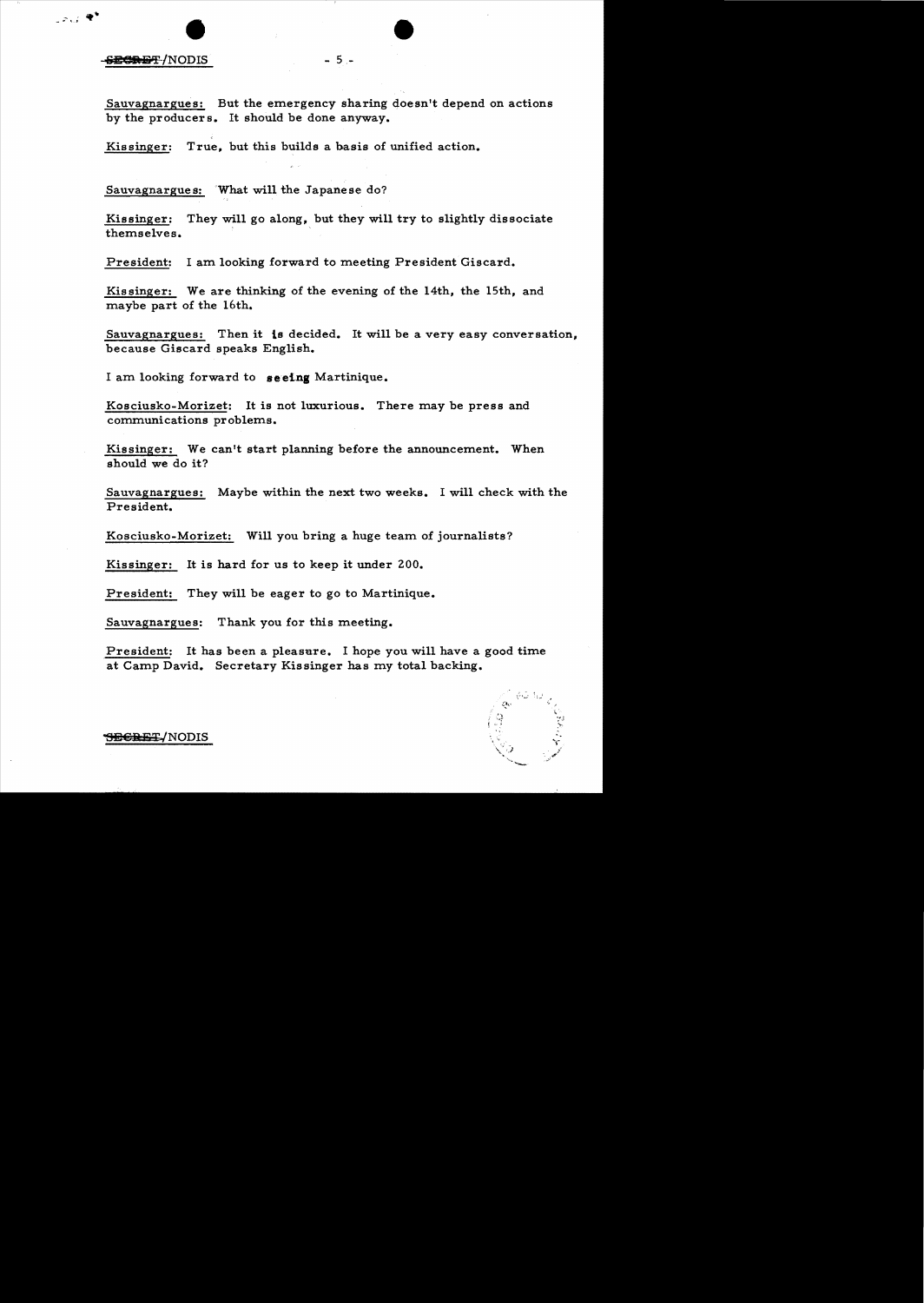Pf Sunvaymongues/ K/ K-M **DECLASSIFIED** .  $\boldsymbol{\mathcal{F}}$ E.O. 12968, SEC. 3.5 NSC MEMO, 11/24/98, STATE DEPT. GUIDELINES, State levels 3/9/04 28 Sept Samonded  $BY$   $\underline{CA}$  , NARA, DATE  $\frac{5}{5}$   $104$ THE WHITE HOUSE THE WHITE HOUSE WASHINGTON WASHINGTON host wany accents, we called me about S - The UN offerin is 4 knowing. of these FBS, He shared una may town were more think you could get print the wonder brugglay than - my poved. a but done. R - Jes, 2 ann less equined droute UN. S- JU atmosf element besses around It is a transmessed concernation of SU created chargeratching charany ombers. C-M-Carbo asked him uning Cruste in S- & last lunch or je anak Fars, Mo  $1 - e$  any. substance, but lary withseling. P Doroo wind, more have that ever get K - I had limit w/c aprecious, ante au cont portioned over yponne K It a is in Pottoms, 1st since 2 borhow P- River giving rom S & trains a will band a bittle wear S - will 'he jard to have him as partner in Paris. We wroked clock without mon. Il (Desveitant a fatter runges) in a Berlin myst. It was a 5 & had a courant in WBUS. I wasn't tough transmess, but against war points sentimental cetter we forward. wherever hypothesis K Tim, spapt ar wit mothers. (Discuted Trought has warned up a wit. He usualt be blackfree. mussion side wroter. ) They are closeng K getrich becomet hichable - cutil lost this withul move, at lanst persons comptet a Thong point no a formulation burnhylge of mes wissile install. MCSCF the gard ramies they We touthing about me wyers interest. grand a Germany but in fast they gener Scener, werned about al channels we another of womes. I occurred bin me afchaments breakly to my thang, In his 70, expressed worder InBER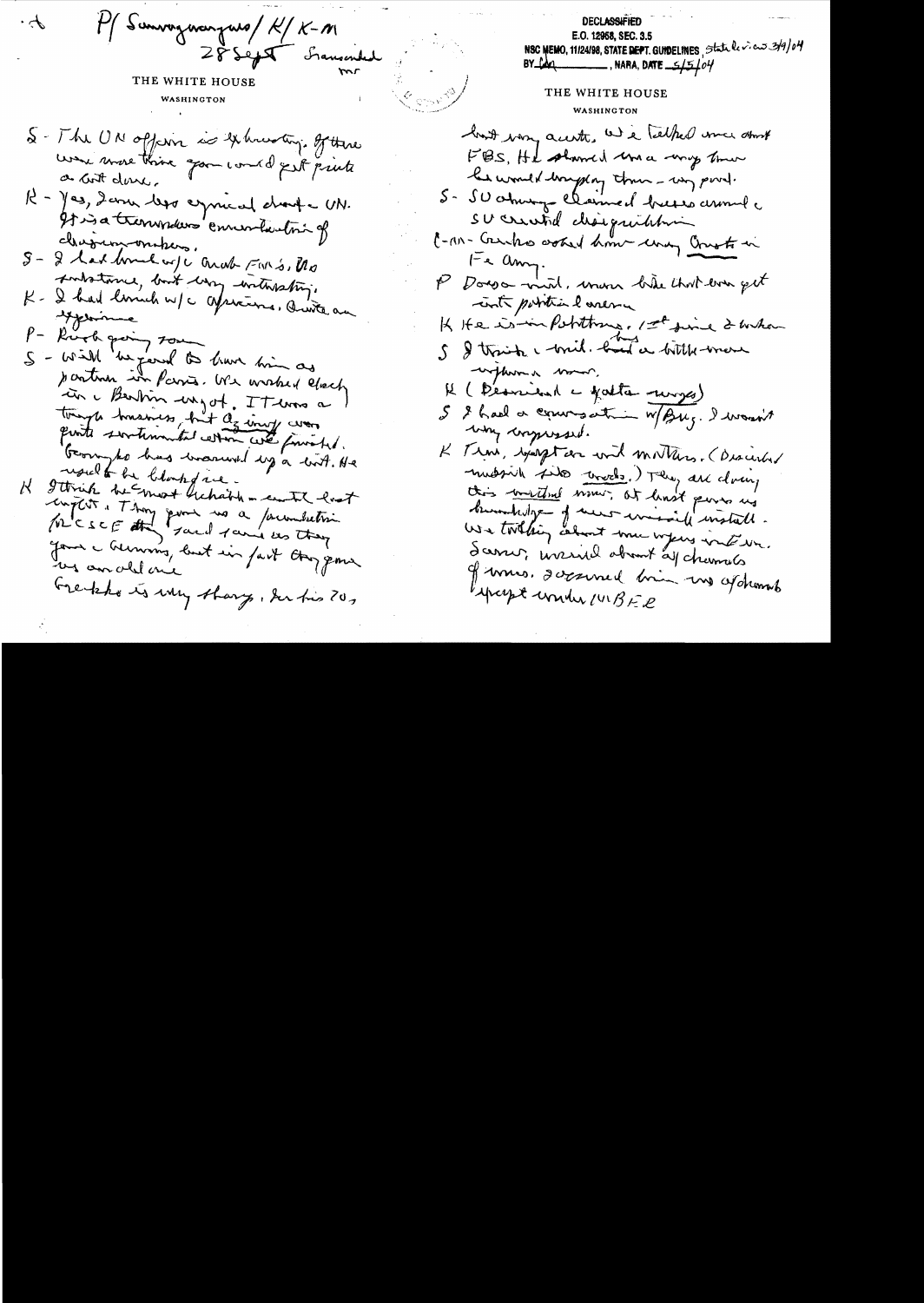#### THE WHITE HOUSE

WASHINGTON

S But span wright was think to gest anite Count domine It Posterly, but with yet breaded. 5 MBSFR is nowhere, yes?  $P$  int so for. K bien a world get some if we limbed to CSCE. That we give you good . bomb as / CS LE world thing we preto, I know wright to your downshirt P We have a prot wi/emp every year du troops. Each year it for elser. Who kims what will happen went year, we toging to doll out for motion undersomed CMI- Piersure in Comptions Jean dorsant serve so high. P Tenttrue. But if we get a were befored long in Jan, and margin , world wajorste I and syse 'c ? a whiting, they will flyto dly tome Fritous.

# K Frame has writer, on impressions inservation prop. P Itwas countrous in configuration S Most year we will symularly - but finnis on our It so of price go up, premetity goes down. 5 cura fred a scribalmity of cerest must be incontained wow, but we also sent chalyn hat incorner + putures. We writ ready to join early young showing, but mi cloud aggest towhere Bent we within approach - production. and 1st stop we think in to transfort that try common Take out survivaly - the by each petiting its however in called by conscurs, Il ham aguse a crosgementie approvati revolut becaused 1st level don't think it will work unlies conserves shown sour solidant. S we don't drangell, but we work haunt ... ac Cut

THE WHITE HOUSE

WASHINGTON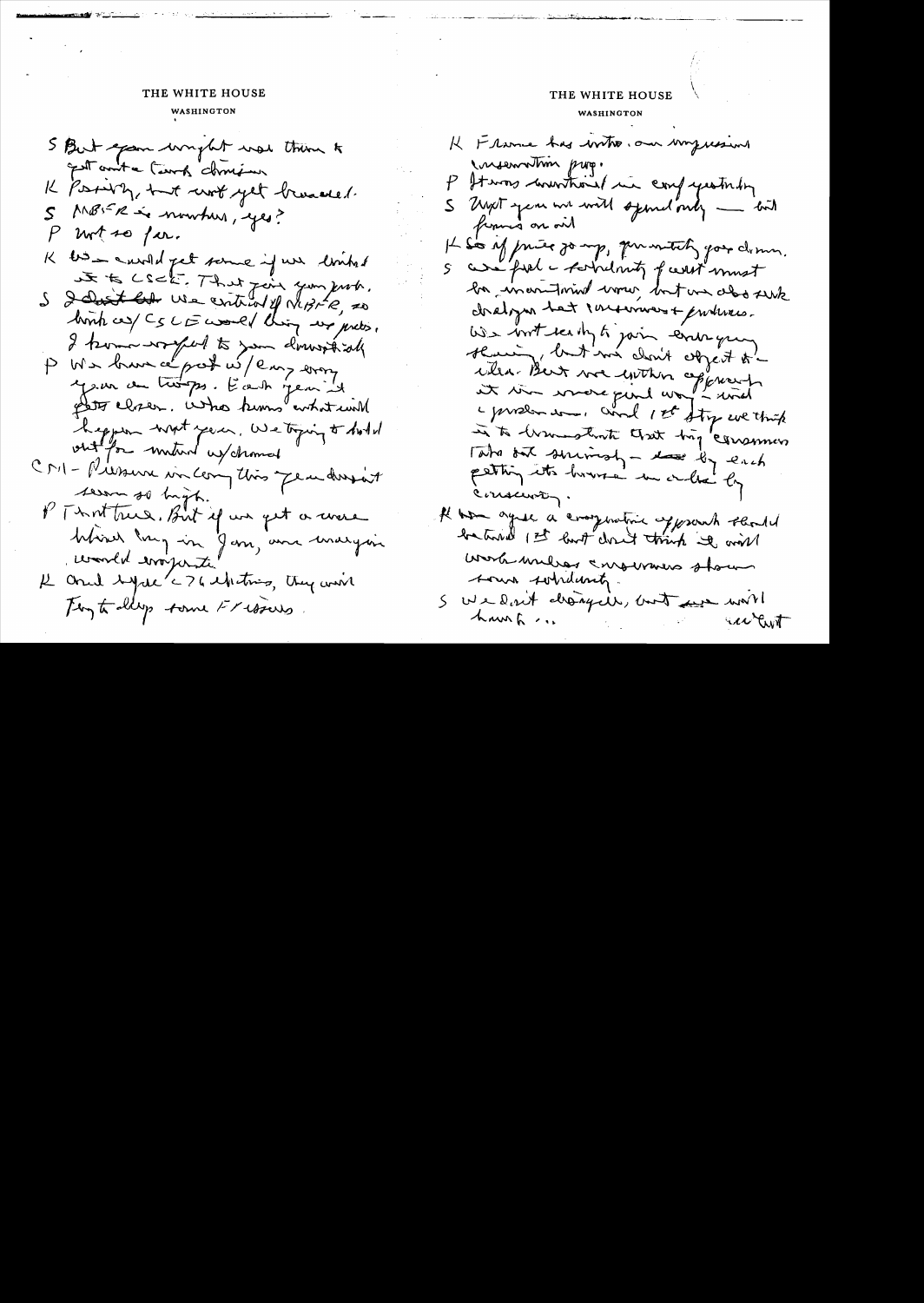## THE WHITE HOUSE

WASHINGTON

for propose. We would prefer a longer approach to study a probability tres const induly converting tite question & Brazil, and weakend produces. Il Justin & Sunzil won't Thompsont my To ijan opprovih, but don't think going can talk to produce mutit consommers know what to talk about. We trang home to baild formoming doughthelines to take care of - 9 x fayour, anstitute unat be to find a way for quel world - + 1 st is carswation. S Quit you w/ chisapprovemental. as estim monthly should be back on 3 publices - Japan,  $E\subset$ , US. K horting un our plun would prevent Eun partingation asa wontcomment vnohlist ensure. The find intertinting conde to for Eur rather than writials.

THE WHITE HOUSE WASHINGTON S We do much some unity where Towking w/ produces, but I wanted stant will s at onie. That why I would use a stridy giving theory don't want to only any algering it. K Why should produces beathing againg + int linonmers, S But that curry it is K We Told that in Feb, fortame entions of produces come bitte were tro in crywysl a Esingy Cry. I But you trial A get Surrist to burte prices. K Lores did, but I when the it would work. My conception is to work on prices in 2 and phase - often men enorgy strangery. S But a conjoint charing disponds on active m' produces devil